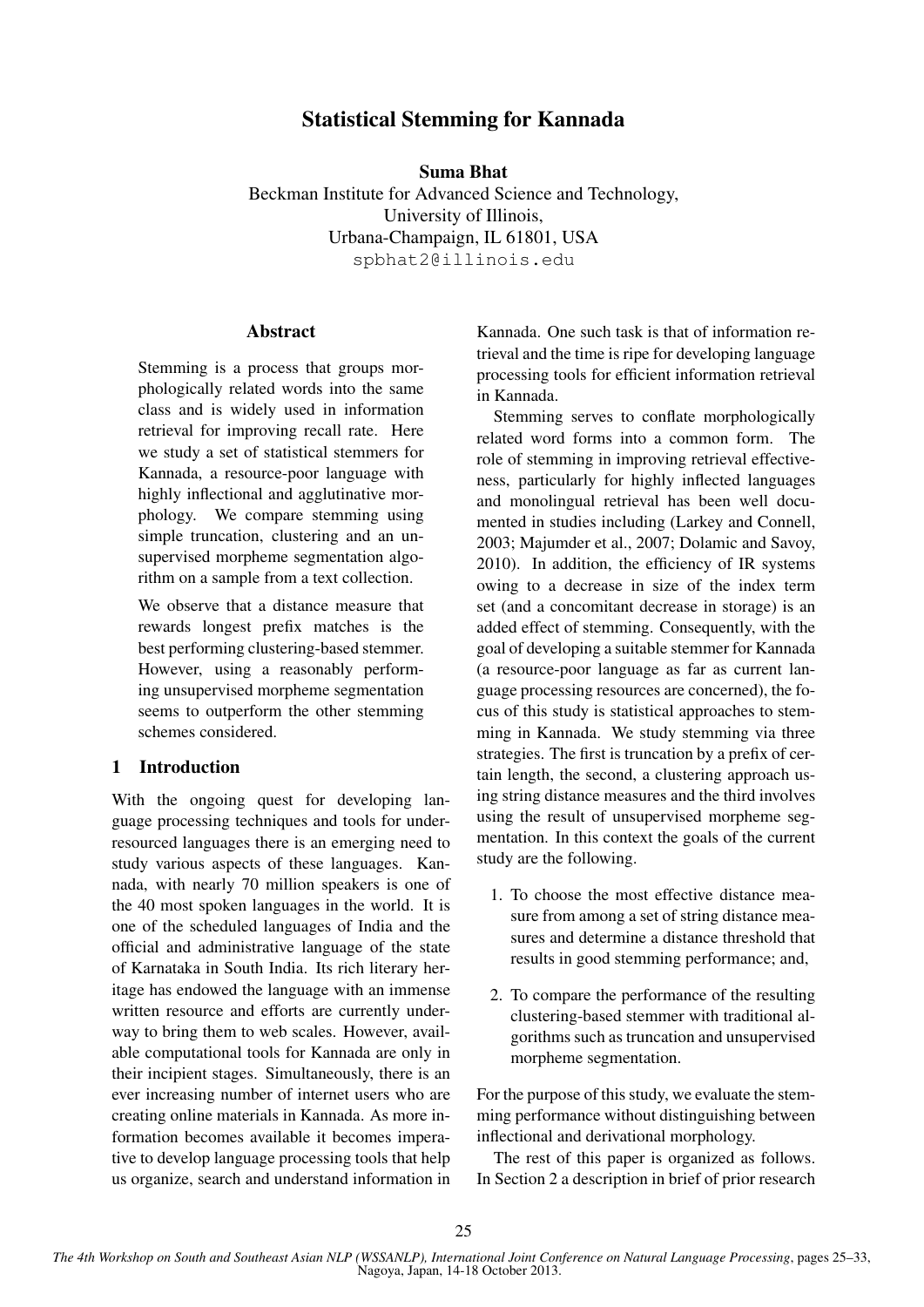related to our study is presented. Section 3 deals with a description of the data used. The methodology used in the study is the content of Section 4. The experimental details are found in Section 5. Section 6 highlights the results and the related analysis occurs in Section 7. In Section 8 we present conclusions drawn from the study and outline some directions for further study.

## 2 Prior Work

As a recall enhancing technique in IR and efficient storage mechanism (since morphologically related word forms are conflated to the same stem), various stemming procedures have been studied for several languages. Stemming experiments and their effectiveness in IR have been carried out for English and other European languages (Goldsmith et al., 2000; Savoy, 2006; Fautsch and Savoy, 2009; Korenius et al., 2004; Majumder et al., 2008) and for a few Indian languages (Majumder et al., 2007; Dolamic and Savoy, 2010). There is empirical evidence that a stemming procedure improves retrieval effectiveness when applied to European languages including French, Portuguese, German and Hungarian (Savoy, 2006). For processing agglomerative languages such as Turkish and Finnish, stemming effectiveness has been studied (Ekmekçioglu and Willett, 2000; Sever and Bitirim, 2003; Korenius et al., 2004). Further, indexing and search strategies have been found to perform significantly better with the application of the various stemming strategies (compared to an indexing scheme without a stemmer), for Hindi, Bengali and Marathi (Dolamic and Savoy, 2010; Majumder et al., 2007). Retrieval experiments on English, French, Bengali, Hindi and Marathi datasets show that a statistical stemming approach via clustering is effective for languages that are primarily suffixing in nature (Majumder et al., 2007; Dolamic and Savoy, 2010; Ekmekçioglu and Willett, 2000; Sever and Bitirim, 2003).

As an effective bootstrapping approach to stemming, statistical methods have been explored for several languages. The popular stemming algorithms for English are based on language-specific rules explored in (Lovins, 1968) and (Porter, 1980), whereas for several other languages statistical stemming has been considered. The statistical stemmer studied in (Majumder et al., 2007; Snajder and Bašic, 2009) is a cluster-based suffix stripping algorithm, whereas a probabilistic suffix

stripping algorithm is explored in (Di Nunzio et al., 2004). In (Ekmekçioglu and Willett, 2000) a rule-based morphological analysis stemmer is used for Turkish.

Studies on developing morphological analyzers (mostly rule-based) for Kannada are available (Antony et al., 2010; Veerappan et al., 2011; Shastri, 2011; Murthy, 1999), but there have been no reports of evaluations of their propositions in terms of stemming effectiveness. In (Bhat, 2012), a preliminary study of unsupervised algorithms for morpheme segmentation in Kannada is available which observed that a statistical morpheme segmentation algorithm such as (Dasgupta and Ng, 2006) shows a reasonable performance for morpheme segmentation in Kannada. Taking the results of prior studies further, the current study is cast in the knowledge-base gained and compares stemming using a clustering-based approach with stemming using simple truncation and that using an unsupervised morpheme segmentation algorithm. The favorable results of prior studies with languages that are primarily suffixing in nature and those of the agglutinative type, prompts us to consider their stemming approaches for Kannada.

## 2.1 Challenges to Morphological Analysis in Kannada

Kannada is one of the four major literary languages of the Dravidian family. Kannada is mainly an agglutinating language of the strongly suffixing type (Dryer and Haspelmath, 2011; Sridhar, 1990). Words contain a basic root, with one or more suffixes being combined with this root in order to extend its meaning or to create other classes of words. Agglutination can result in long words that can contain as much semantic information as a whole English phrase, clause or sentence. An example of this characteristic is provided by the word, *sadupayOgapaDisikoLLabahudu* 'could avail the benefits'. Nouns are marked for number and case and verbs are marked, in most cases, for agreement with the subject in number, gender and person (like other nouns, geographical, product and even proper names are marked with case endings making the use of a dictionary impractical). This makes Kannada a relatively free word order language. Morphologically rich languages such as Kannada, are characterized by a large number of morphemes in a single word, where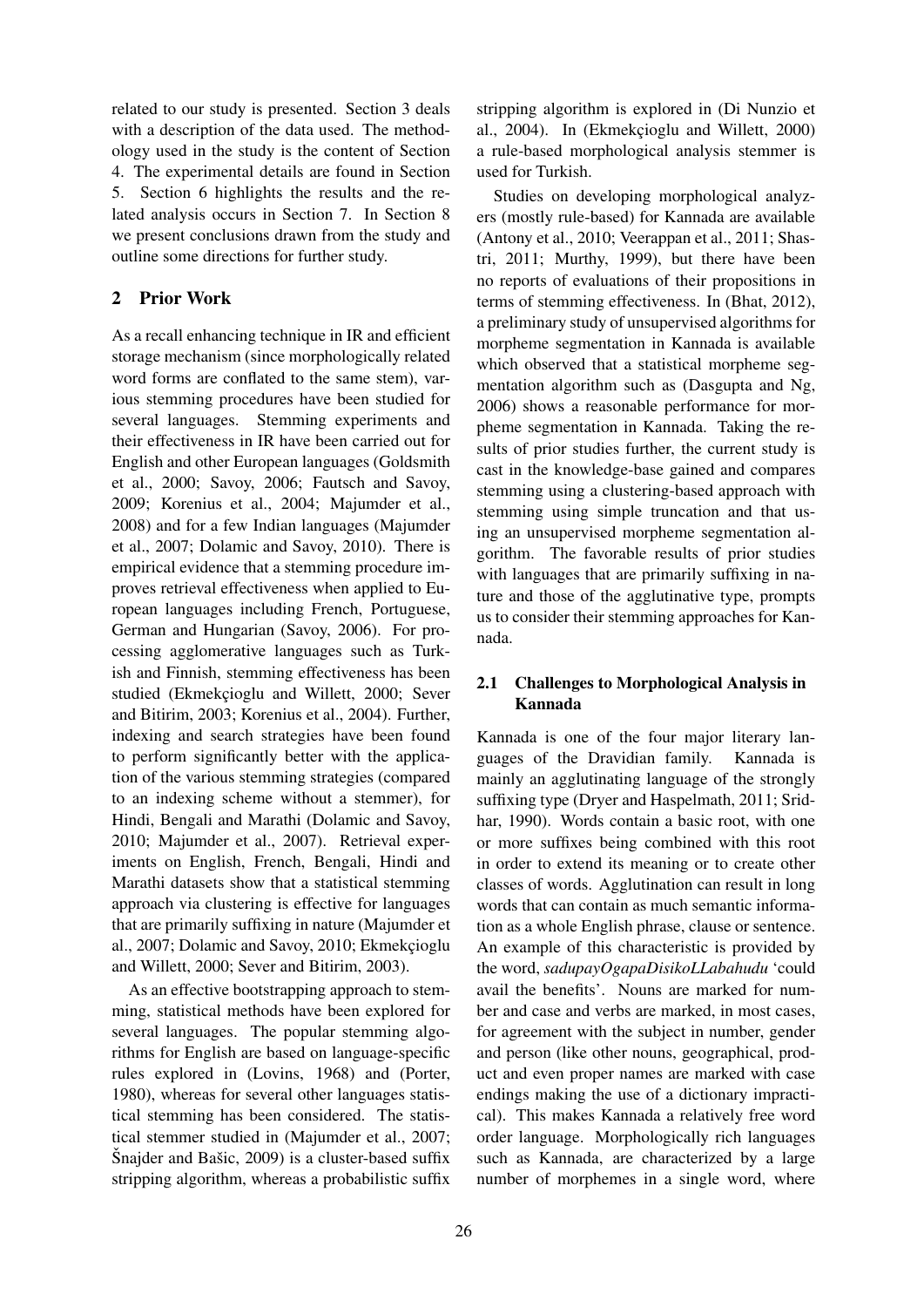morpheme boundaries are difficult to detect because they are fused together. In addition, rampant morphophonemic processes (sandhi), productive compounding and agglutinating morphology of inflectional and derivational suffixes (the latter mostly with words of Sanskrit origin naturalized into Kannada) drive the prolific word formation processes of the language (Sridhar, 1990).

### 3 Data

Corpus: For the purpose of experimentation we use the Kannada portion of the EMILLE corpus (Baker et al., 2002). In order to avoid words with typographical errors we restrict the sample to those word types occurring at least two times. Here, instead of resorting to clustering the lexicon from the given collection, we reduce the computational cost of the experiment by focusing on a subset of the lexicon. Thus, our experimental data set has 10020 words which are chosen so as to include the most morphologically productive words (manually chosen from the lexicon). We consider a suitable Roman transliteration of the Kannada unicode characters for computational ease.

Gold set: For evaluating the stemmers, we manually group the related forms of words in the sample into equivalence classes. In preparing the classes we do not distinguish between inflectionally and derivationally related forms. Thus, morphologically and semantically related words occur in the same group (for instance, compound forms semantically related to the root word occur in the same class). Moreover, in the case of polysemy, it suffices if some of their senses are related (note that semantic relations between members of such groups are less clear without the context). In such cases, the sense was arbitrarily chosen. It is worth pointing out that the groups here leave out compound words where the anchoring word occurs in the non-first position (a feature not intrinsic to Kannada, but derived from Sanskrit - e.g. *mahAraja* "great king" is derived from *raja* "king" ). Our resulting gold set of equivalence classes consists of 667 such groups. Table 1 shows an excerpt from the sample in which 34 word forms occur in the same group.

### 4 Method

We perform a clustering-based approach to discover equivalence classes of root words and their morphological variants. Using a set of string distance measures a subset of a given text collection in Kannada is clustered to identify these equivalence classes. The proposed approach is compared with simple truncation based stemming and that based on unsupervised morpheme segmentation.

#### 4.1 String Distance Measures

We consider the set of string distance measures proposed in (Majumder et al., 2007) for clustering a set of words. The distance measures assign a real value (distance) to a pair of strings, with the distance being indicative of the similarity between the two strings - a smaller value means higher similarity between the strings. Accordingly, we define the distance between two identical strings to be 0. For two strings  $X$  and  $Y$ , (if  $X$  and  $Y$  are of unequal length, we pad the shorter string with null characters to make the string lengths equal) let the length of the strings be  $n + 1$ . Let m denote the position of the first mismatch between  $X$  and  $Y$ . The distance measures are given by,

$$
D_2(X, Y) = \frac{1}{m} \sum_{i=m}^{n} \frac{1}{2^{i-m}},
$$
  

$$
D_3(X, Y) = \frac{n-m+1}{m} \sum_{i=m}^{n} \frac{1}{2^{i-m}},
$$
  

$$
D_4(X, Y) = \frac{n-m+1}{n+1} \sum_{i=m}^{n} \frac{1}{2^{i-m}}.
$$

Intuitively, measure  $D_2$  rewards long matching prefixes,  $D_4$  penalizes long non-matching suffixes and  $D_3$  does both. Motivated by the the effectiveness of the statistical stemmer (using the three measures) for the Indian languages - Hindi, Marathi and Bengali - as in (Majumder et al., 2007; Dolamic and Savoy, 2010), we use the same measures to study stemming for Kannada which is of the strongly suffixing type.

### 4.2 Clustering

We cluster the word forms using a hierarchical agglomerative algorithm as studied in (Majumder et al., 2007). The algorithm starts by assigning word forms to singleton clusters and proceeds by merging at each level the two least distant clusters until a single cluster remains. At each merging stage, the distance between two clusters is computed as one of the maximum, minimum, or average distance between the elements of the two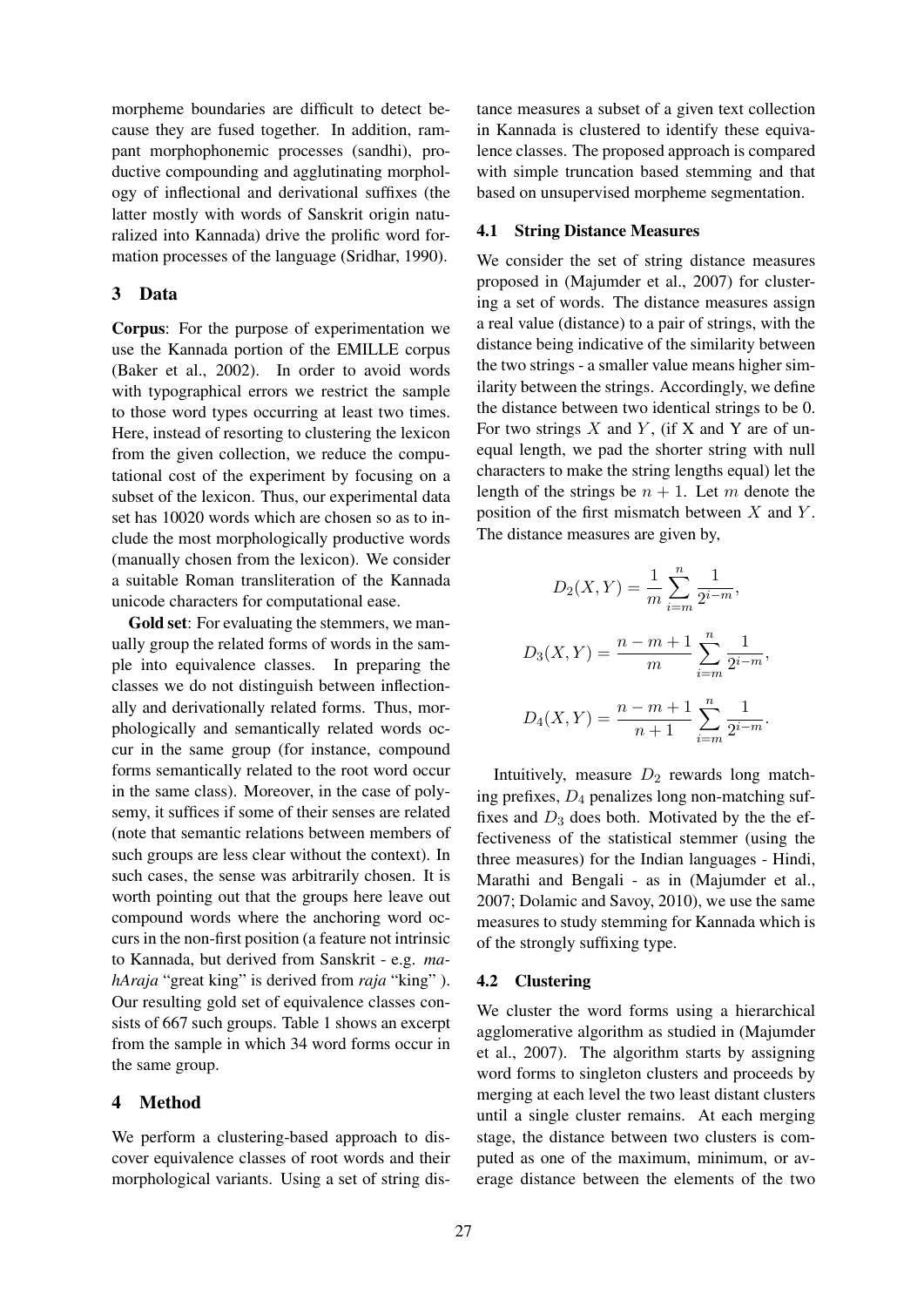vidyArthi, vidyArthigU ,vidyArthigaLU , vidyArthigaLa, vidyArthigaLalli, vidyArthigaLalliruva, vidyArthigaLannU vidyArthigaLannu, vidyArthigaLeMdare,vidyArthigaLiMda, vidyArthigaLigAgi, vidyArthigaLigU, vidyArthigaLige, vidyArthigaLigiMta vidyArthigaLirabEku, vidyArthigaLoMdige, vidyArthigaLu, vidyArthige, vidyArthiniyara, vidyArthinilaya, vidyArthinilayada vidyArthinilayadalli, vidyArthinilayagaLu, vidyArthinilayakke, vidyArthiyAgi, vidyArthiyAgiddAga, vidyArthiyAgidda, vidyArthiyAgiddaru vidyArthiyAgidde, vidyArthiyU, vidyArthiya, vidyArthiyannu, vidyArthiyobbana, vidyArthiyu

Table 1: An example of a word group with words derived from *vidyArthi* "student"

clusters, referred to as complete-linkage, singlelinkage, and average-linkage algorithm, respectively. Complete-linkage results in small and compact clusters, single-linkage results in long and branched clusters, whereas the result of average linkage is somewhere in between (in contrast to single linkage, each element needs to be relatively similar to all members of the other cluster, rather than to just one). For our experiment, we use average-linkage clustering. The resulting hierarchical structure is only used to the extent that members along a branch (below a certain distance) belong to the same cluster.

The main drawback of hierarchical agglomerative clustering is its computational inefficiency. Because the number of word forms in our sample is of the order of thousands, we adopt the following complexity reducing technique before proceeding to the hierarchical clustering step. We carry out the clustering in two consecutive steps: a divisive step followed by an agglomerative step. The idea is to use the divisive step to partition the set of word forms into pre-clusters and then to perform agglomerative clustering on each of the preclusters separately. In order to facilitate the merging of morphologically related words in the agglomerative step, it is essential that the pre-clusters be sufficiently coarse grained. We first group the words into pre-clusters by truncating them to the first *n* characters,  $n = 1, \ldots, 7$ . For a given prefix length, this results in a set of pre-clusters. This step serves a two-fold purpose in this study; it not only reduces the computational complexity, but also serves as a baseline for comparing the stemming performance of the subsequent hierarchical clustering step.

## 4.3 Unsupervised Morpheme Segmentation Algorithm

We consider an extension of Keshava and Pitler's algorithm (Keshava and Pitler, 2006) for language-independent morpheme induction studied in (Dasgupta and Ng, 2006). This algorithm was chosen since it was the overall best performing morpheme segmentation algorithm as studied in (Bhat, 2012) with a favorable F-measure of 72%. The algorithm (hereafter abbreviated as *Morphind*) being unsupervised, accepts as input an untagged corpus as a list of words with their frequency occurrence in the corpus. The key idea for morpheme discovery used here is that the conditional probability of a letter given its context exhibits a sudden jump at a morpheme boundary. The algorithm proceeds by first creating a forward tree and a backward tree, which provide the basis for efficient calculation of transitional probabilities of a letter given its context. It is then followed by the affix acquisition step, during which a set of morphemes is identified from the corpus. The third step uses the morphemes identified to segment words.

## 4.4 Evaluation

Since the explicit benefit of stemming is seen in the realm of information retrieval (IR), in several prior studies, the performance of a stemming algorithm is traditionally evaluated by considering the effect on the performance of IR systems. Conducting such a task-specific evaluation makes it impossible to assess cases where the stemmer makes faulty conflations and/or cases of correct conflation. In order to enable such an analysis we use a task-independent evaluation first proposed by Paice (1996). In this method of stemmer evaluation, the actual understemming and overstemming errors committed are counted on a manually constructed word sample in which the words are grouped based on their morphological relatedness. The understemming index (UI) is computed as the proportion of pairs from the sample that are relegated to different groups by the stemmer even though they are related; the overstemming index (OI) is computed as the proportion of pairs that actually belong to different groups among those that are conflated to the same stem. As in (Snajder and Bašic,  $2009$ ) we resort to measure the overall stemming effectiveness in terms of stemming quality (SQ), defined as the harmonic mean of 1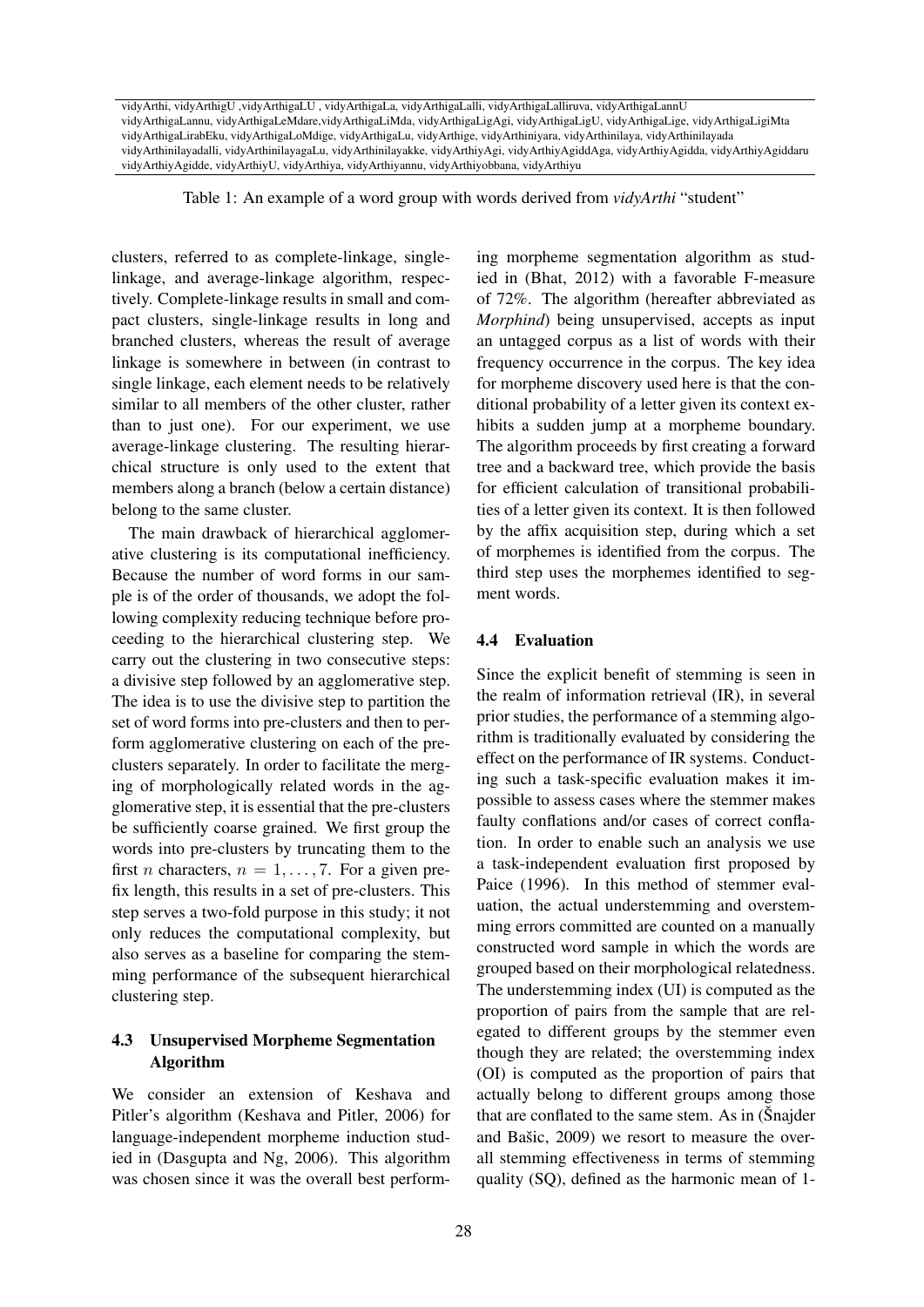UI and 1-OI.

## 5 Experiments

## 5.1 Stemming Algorithms

We use *Morphind* with its default parameters (which govern the size of the suffix list for segmentation) as in (Bhat, 2012). The algorithm excludes from its analysis words seen only once in the corpus. This has the obvious disadvantage that several morphological variants are lost from being considered for the analysis.

#### 5.2 Clustering

The distance threshold during the agglomerative clustering procedure governs the stemming quality; a lower threshold corresponds to 'light' stemming and a higher threshold corresponds to a heavier stemming. In (Majumder et al., 2007), the optimum distance threshold in the hierarchical clustering stage was chosen based upon the number of clusters being generated. As in (Snajder and Bašic,  $2009$ ), we choose the optimum threshold for hierarchical clustering by looking at the stemming quality obtained by stemming the words in the gold set. The optimum threshold is chosen to be that which maximizes the stemming quality.

### 6 Results

Experiments were conducted using the sample of 10020 words and evaluated against the manually created equivalence classes of 667 groups.

#### 6.1 Pre-clustering

| Length | Total | Largest | UI   | <b>OI</b> | SQ   |
|--------|-------|---------|------|-----------|------|
|        | 26    | 1106    | 0.00 | 0.87      | 0.23 |
| 2      | 125   | 406     | 0.00 | 0.62      | 0.55 |
| 3      | 258   | 382     | 0.00 | 0.37      | 0.77 |
| 4      | 432   | 280     | 0.14 | 0.27      | 0.79 |
| 5      | 949   | 234     | 0.53 | 0.21      | 0.59 |
| 6      | 1840  | 108     | 0.73 | 0.03      | 0.42 |
|        | 2976  | 66      | 0.85 | 0.01      | 0.26 |

Table 2: Total number of clusters, size of the largest cluster, understemming (UI), overstemming (OI) indices and stemming quality (SQ) in the pre-clustering stage with different prefix lengths

The divisive step of clustering, with word forms truncated to the first *n* letters,  $n = 1, \ldots, 7$ , results in a set of clusters whose details are tabulated in Table 2. For each partition, we indicate the number of clusters, the size of the largest cluster, the understemming and overstemming indices and the stemming quality. The understemming index reflects the errors made by truncation (assigning morphologically related word forms to distinct pre-clusters by truncating to a prefix of given length). The problem of pre-clustering with a common fixed-length prefix is that, in order to obtain pre-clusters of manageable sizes, the prefix length must be high. This splits apart many morphologically related groups, as indicated by the increasing understemming values as we move down the column.

From Table 2, we notice that SQ peaks at a preclustering level of length 4. However, we also observe that the pre-clusters with a common prefix of length 3 have a lower understemming index. With the primary goal of keeping a low UI, and knowing that once split at the pre-clustering level, related words cannot be merged during the subsequent clustering stages, we choose pre-clusters with a common prefix of length 3 for subsequent agglomerative clustering. For hierarchical clustering, we use the distance measures  $D_2$ ,  $D_3$  and  $D_4$ as defined in Section 4.1.



Figure 1: Plot of the stemming quality of clustering using the distance measure  $D_2$  as a function of the distance threshold

In Figure 1, SQ of measure  $D_2$  as a function of the threshold is shown. Measure  $D_2$  achieves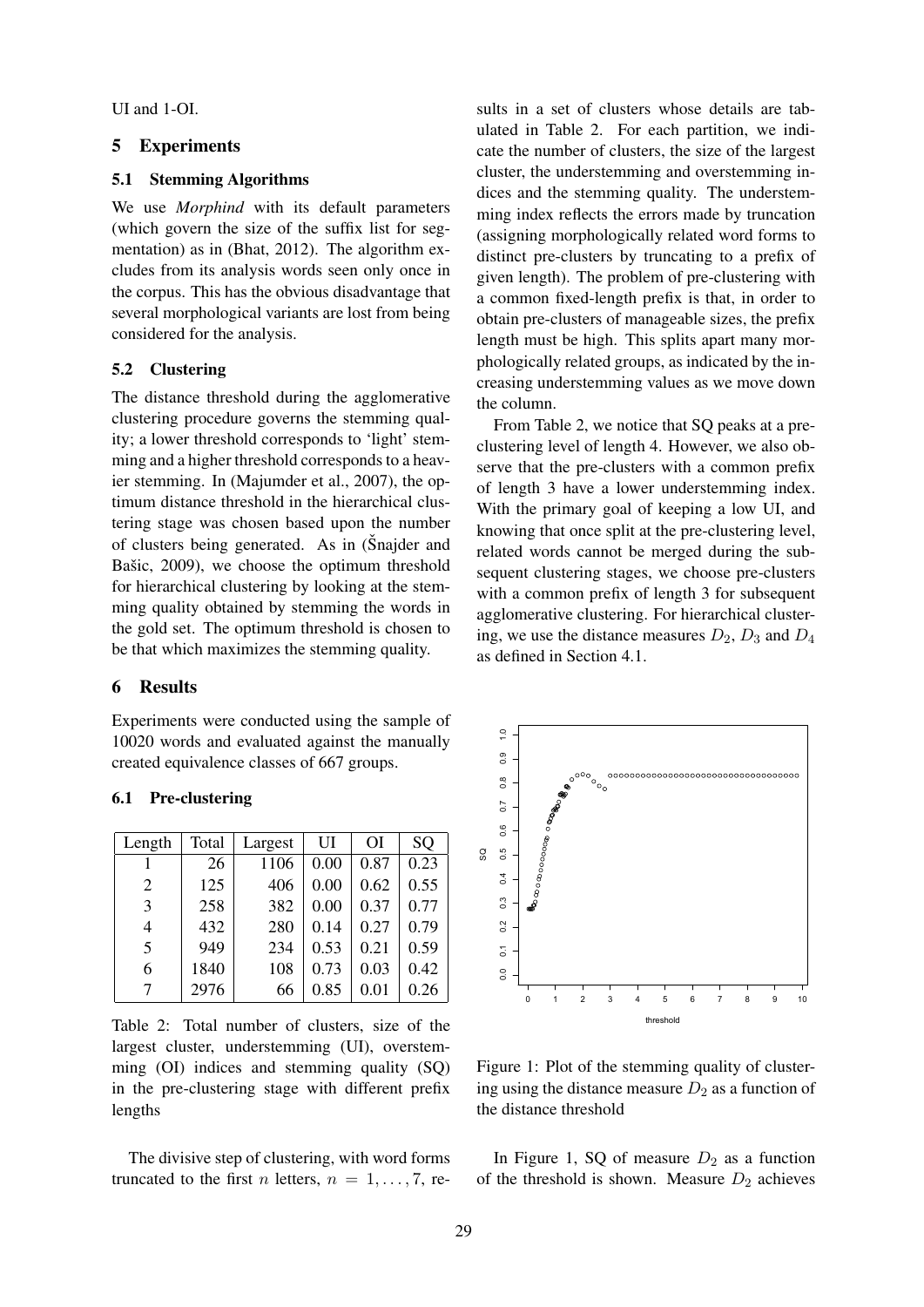| Stemmer  |      | UI%   | $OI\%$ | SQ%   |
|----------|------|-------|--------|-------|
| $D_2$    | 2.0  | 10.19 | 22.05  | 83.46 |
| $D_3$    | 35.8 | 11.53 | 23.08  | 82.10 |
| $D_4$    | 7.0  | 0.17  | 28.97  | 83.00 |
| trunc(3) |      | 0.25  | 36.69  | 77.20 |
| Morphind |      | 19.65 | 07     | 88.82 |

the optimal stemming quality for a threshold of 2.0 and the maximum stemming quality is 83.46%.

Table 3: Comparison of the optimal stemming performances of the approaches studied

Table 3 shows the optimal stemming quality of the string distance measures and the corresponding distance threshold values t. We note that clustering using measure  $D_2$  yields the best performance for stemming by clustering. We notice that the optimum SQ, however, comes at the expense of a higher UI compared to the truncation scheme.

Next, comparing the stemming performance via clustering with that resulting from morpheme segmentation, we notice that the higher stemming quality (88.82%) in the latter case comes at the cost of a significantly higher UI.

The OI-UI plot on Figure 2 shows the stemming performance of the three distance measures. In particular, the OI-UI variation while varying the distance threshold is shown (since the distance thresholds were different for each measure, the corresponding information was omitted from the plot). As the value of the distance threshold increases, clusters are merged resulting in decreased UI and an increase in OI. The plot reveals that for the most part, the three measures perform better than simple truncation.

## 7 Discussion

An evaluation of the stemming performance crucially depends on the manually created groups of morphologically related word forms. Given that the grouping process was done by subjective human judgement rather than an objective criterion, variations in grouping are highly likely. For instance, semantic relatedness of words is different depending on the context and has varied granularity. To cite an example, consider the word group shown in Table 1. The group consists of words derived from *vidyArthi* "student". While *vidyArthigaLu* "students (nominative plural)" is related to *vidyArthi* by inflectional morphology, *vidyArthini*

"female student" is also related and so is *vidyArthinilaya* " student residence" or *vidyArthivEtana* "financial aid (scholarship)". Depending on the topic being discussed, "student residence" and "scholarship" may be grouped together with "student" or not. We would like to remind the fact that words were grouped based only on their surface form with no additional information (such as context). It is important to also note here that in order to facilitate a clustering process, only words related by a suffixing process were grouped together which means that the manual grouping process has an inherent UI. As a result, words such as *BASe* "language" and *ADuBASe* "vernacular (common language)" were relegated to different groups.

With the choice of an appropriate distance threshold (for a description see Section 5.2), the SQ by clustering using measure  $D_2$  can exceed 80%. Thus, clustering using string distance measures seems to be a favorable statistical stemming approach compared to simple truncation, which (on the same sample) reaches to  $SQ = 77.20\%$ . The agreeable stemming quality of the truncation method suggests that a simplistic statistical stemmer, of taking fixed length substrings of words as stems, may in itself, result in an increased performance for IR.

The ease of implementation of the clustering procedure could be considered as an advantage over *Morphind*, which requires an informed setting of its parameters (language-dependent) for optimum segmentation performance. A more conclusive comparison of the two methods will have to be done in a task-specific setting such as that of IR evaluation.

Let us now take a look at an instance of the clustering procedure. We begin with the pre-cluster 'vid' (which included the group of words in Table 1) which was later clustered hierarchically. At the optimum threshold of  $t = 2.0$ , with the distance measure  $D_2$ , the group consisting of the morphological variants of *vidyArthi* was clustered along with the words found in Table 5. Here we notice that the words are broadly related, but certainly do not belong to the same group, indicating the source of understemming error.

We next look at the stemming (via morphological segmentation) of the set of words in the same Table 1 and notice that they have been divided into five groups in addition to the obvious first group, vidyArthi: there is vidyArthiniyara,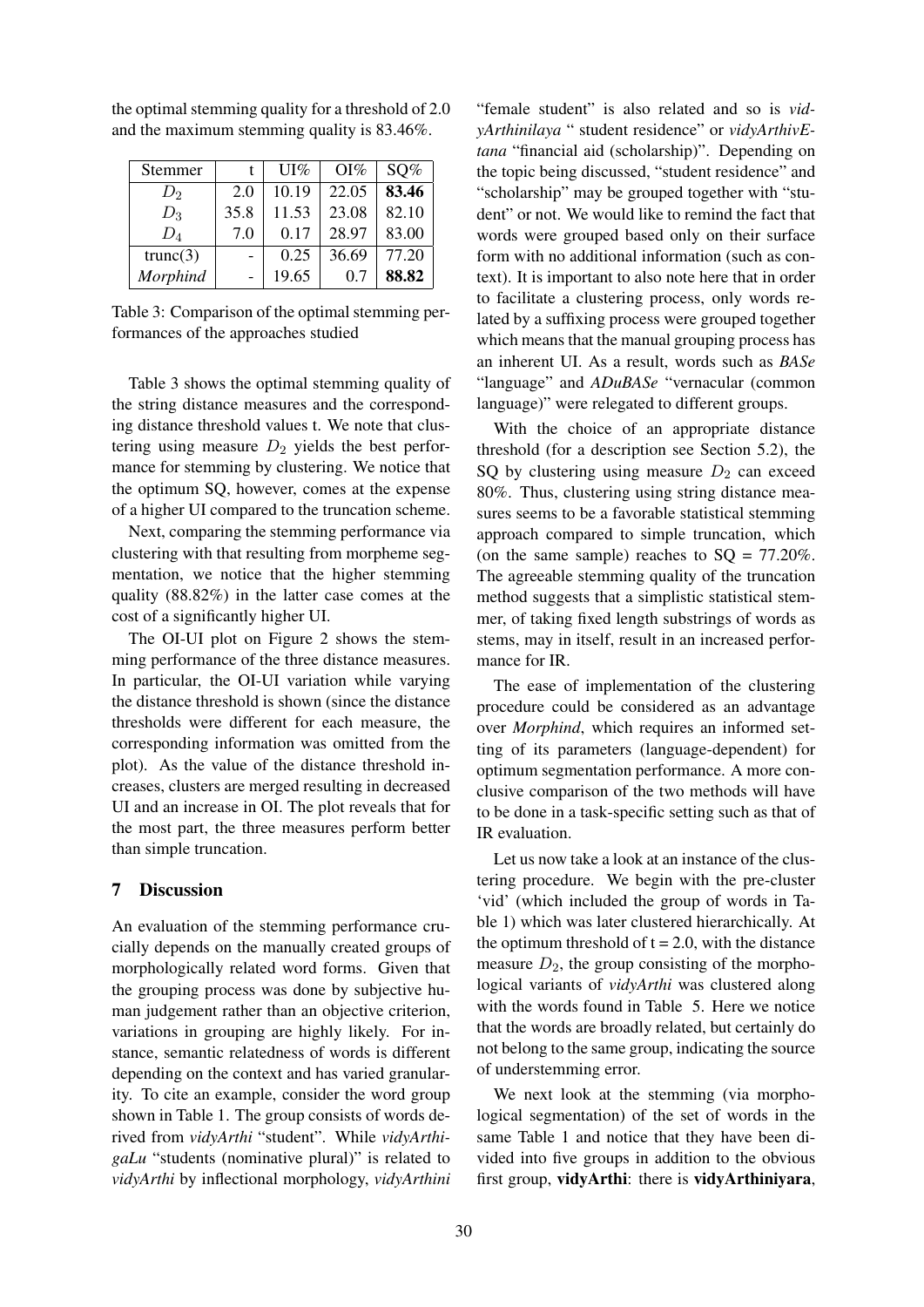

Figure 2: UI-OI plots of the hierarchical clustering with the distance measures compared with that in the pre-clustering with different prefix lengths

| Method         | No. of stems | Compression $(\%)$ |
|----------------|--------------|--------------------|
| Gold set       | 666          | 93.00              |
| Clustering(D2) | 227          | 97.61              |
| Truncation(3)  | 258          | 97.29              |
| Morphind       | 1946         | 79.57              |

| Table 4: Compression rates compared |  |
|-------------------------------------|--|
|                                     |  |

vidyArthigaL, vidyArthiyAgidde, vidyArthiyobbana and vidyArthinilaya. The resulting overstemming error can be attributed to the inability of the morpheme segmentation algorithm to handle word forms such as *vidyArthinilaya* and *vidyArthiyAgidde* (compounding) and *vidyArthiyobbana* (external sandhi).

Another perspective of the stemming performance can be seen in Table 4. Here we list the compression rates in terms of the number of reduced words in the dictionary after stemming. The rather high compression ratio in the manually created grouping can be explained by noticing that the words comprise a subsample of the word types occurring in the collection chosen from among the most productive words occurring in the corpus. (True compression rates of the lexicon are expected to be lower than what is noted here, but certainly higher than that of English since the morphology is more complex than that of English.) Notice how the morpheme segmentation algorithm results in the creation of about three times as many groups as needed. This explains the corresponding high UI and low OI in Table 3

In the current study, the manually created equivalence classes did not distinguish between inflectional and derivational forms. If such a grouping were to be available, the distance threshold could have been tuned to isolate inflectionally related forms from derivationally related forms.

We are then interested to see how morphological variants are ranked based on their distance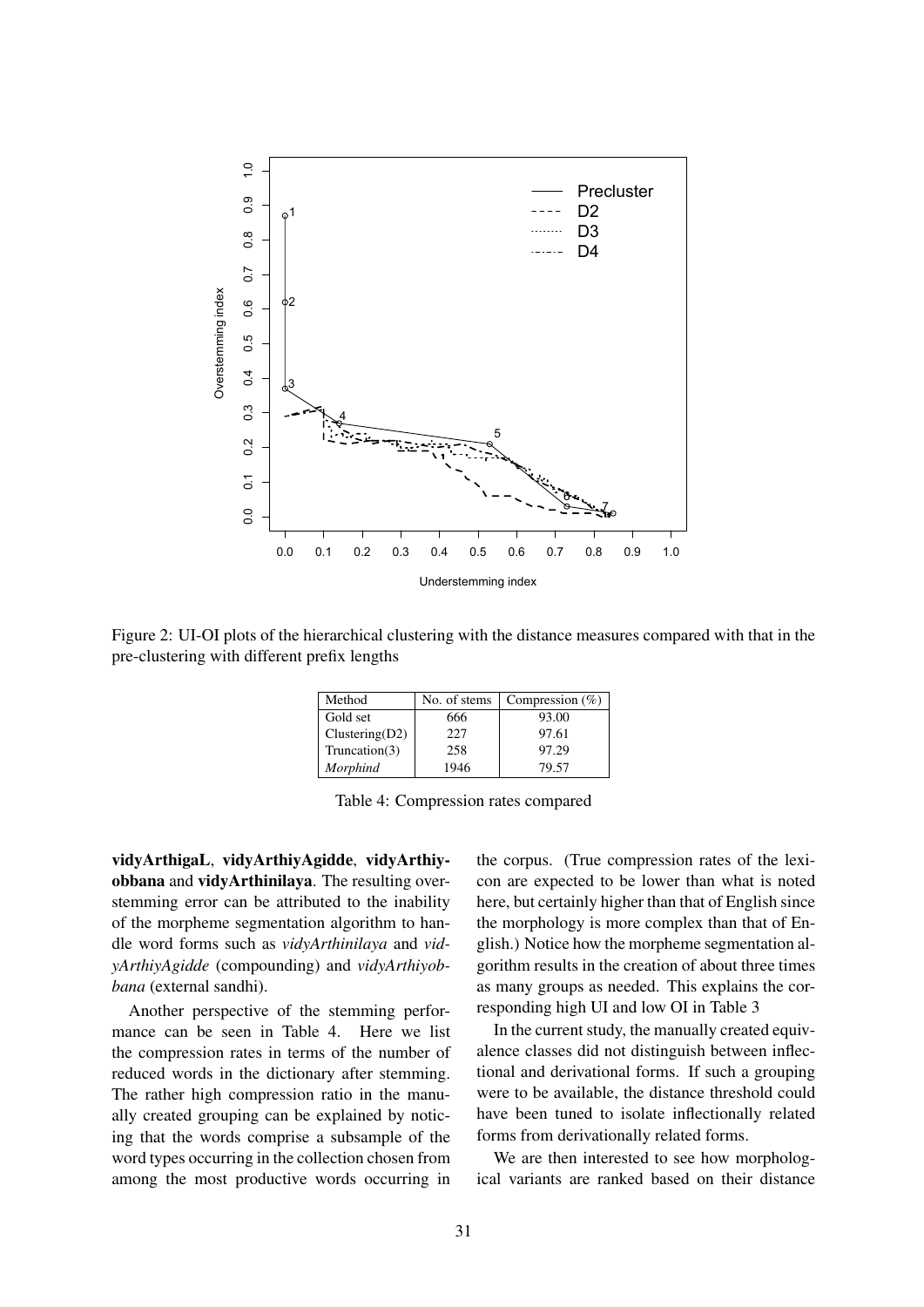vidyA2ara,vidyA2arara,vidyA2ikAri,vidyAByAsa,vidyAByAsada,vidyAByAsadalli,vidyAByAsakkAgi, vidyAByAsakke,vidyAByAsavannu,vidyAbud2i,vidyAbud2ivaMtaru,vidyAdAna,vidyAlayada,vidyAlayagaLalli, vidyAmaMtrigaLa,vidyAni2i,vidyAnilayada,vidyApariNitaru,vidyArthivEtana,vidyArthivEtanavannu,vidyAraNya, vidyAraNyara,vidyArhate,vidyArjaneyalli,vidyAsaMs4egaLalli,vidyAtajxara,vidyAvaMta,vidyAvaMtanAgalu, vidyAvaMtanU,vidyAvaMtarAdarU,vidyAvaMtarAgi,vidyAvaMtarU,vidyAvaMtara,vidyAvaMtaralli,vidyAvaMtarannAgi, vidyAvaMtarannu,vidyAvaMtarige,vidyAvaMtaru,vidye,vidyegU,vidyegaLa,vidyegaLannu, vidyeyAgide,vidyeya,vidyeyalli,vidyeyannU,vidyeyannu,vidyeyu

Table 5: The set of words clustered along with words derived from *vidyArthi* "student"

from the lemma (the dictionary form of the root). It would be convenient to have a distance measure that helps us distinguish between inflectional forms and derivational forms of a lemma. Towards this, we again consider the lemma *vidyArthi* "student" and its morphologically related forms in Table 1. We consider the distance between the lemma and the other forms using the measures  $D_2$ ,  $D_3$  and  $D_4$  and rank order them with increasing order of distance (words with tied distances are grouped together and only the top-10 words are listed).

D2 = {vidyArthi, {vidyArthigU, vidyArthige, vidyArthiyU, vidyArthiya, vidyArthiyu}, {vidyArthigaLU, vidyArthigaLa, vidyArthigaLu, vidyArthiyAgi}, vidyArthigaLalli }

D3 = {vidyArthi, {vidyArthigU, vidyArthige, vidyArthiyU, vidyArthiya, vidyArthiyu}, {vidyArthigaLU, vidyArthigaLa, vidyArthigaLu, vidyArthiyAgi}, vidyArthiyannu}

D4 = {vidyArthi, {vidyArthigU, vidyArthige, vidyArthiyU, vidyArthiya, vidyArthiyu}, {vidyArthigaLU, vidyArthigaLa, vidyArthigaLu, vidyArthiyAgi}, vidyArthiyannu}

Here we observe that inflectionally related forms (in bold) are ranked higher than derivationally related forms. It is also worth pointing out that the stemming procedures considered here work by targeting the primarily suffixing processes of Kannada. As a result of this, forms related resulting via the umlauting process (such as *shikSaNa* becoming *shykSaNika* as a denominal adjective) are not conflated.

The stemming performance of *Morphind* is critically dependent upon the accuracy of the morpheme segmentation process. In (Bhat, 2012) an F-measure of 72% was reported. Upon closer inspection, we notice that several assumptions in the algorithm are specific to English, resulting in a low recall for Kannada, whose morphology is more complex than that of English. In particular, the assumptions that - all stems are valid words in the

lexicon, affixes occur at the beginning or end of words only and affixation does not change stems - are clearly violated in Kannada. Moreover, as noted in (Bhat, 2012), morpheme segmentation is better for nouns than for verbs. An intuitive explanation here is that the noun inflectional process is seen more often than the verb variants.

# 8 Conclusions and Future Work

The results of the above experiment suggest that, for Kannada, the stemming performance of a truncation-based algorithm can be improved by subsequent clustering of the generated groups. Moreover a string distance measure, such as  $D_2$ , that rewards long matching prefixes emerges as an effective distance measure for clustering morphologically related words. Overall, comparing statistical stemmers, an unsupervised morpheme segmentation approach (such as *Morphind*) to stemming works better than a clustering-based approach in the case of Kannada.

We are well aware that a rule-based linguistic stemmer will perform better than a non-linguistic statistical stemmer. However, this exercise serves as a bootstrapping mechanism of the stemming process for Kannada. Looking ahead, the performance of an aggressive stemmer that not only removes inflectional suffixes but also removes derivational suffixes via a set of rules would be of interest.

This work does not account for possible word ambiguities since each word is taken as an isolated entity, and is grouped according to its typical connotation. As noted in (Paice, 1996), it would certainly be of interest to allow different senses of a word to be assigned to different groups, using information about the meaning of each specific word taken in its context.

Finally and most importantly, we plan to study stemming for Kannada in a task-specific setting such as that of IR evaluation as has been done in several related studies with other languages.